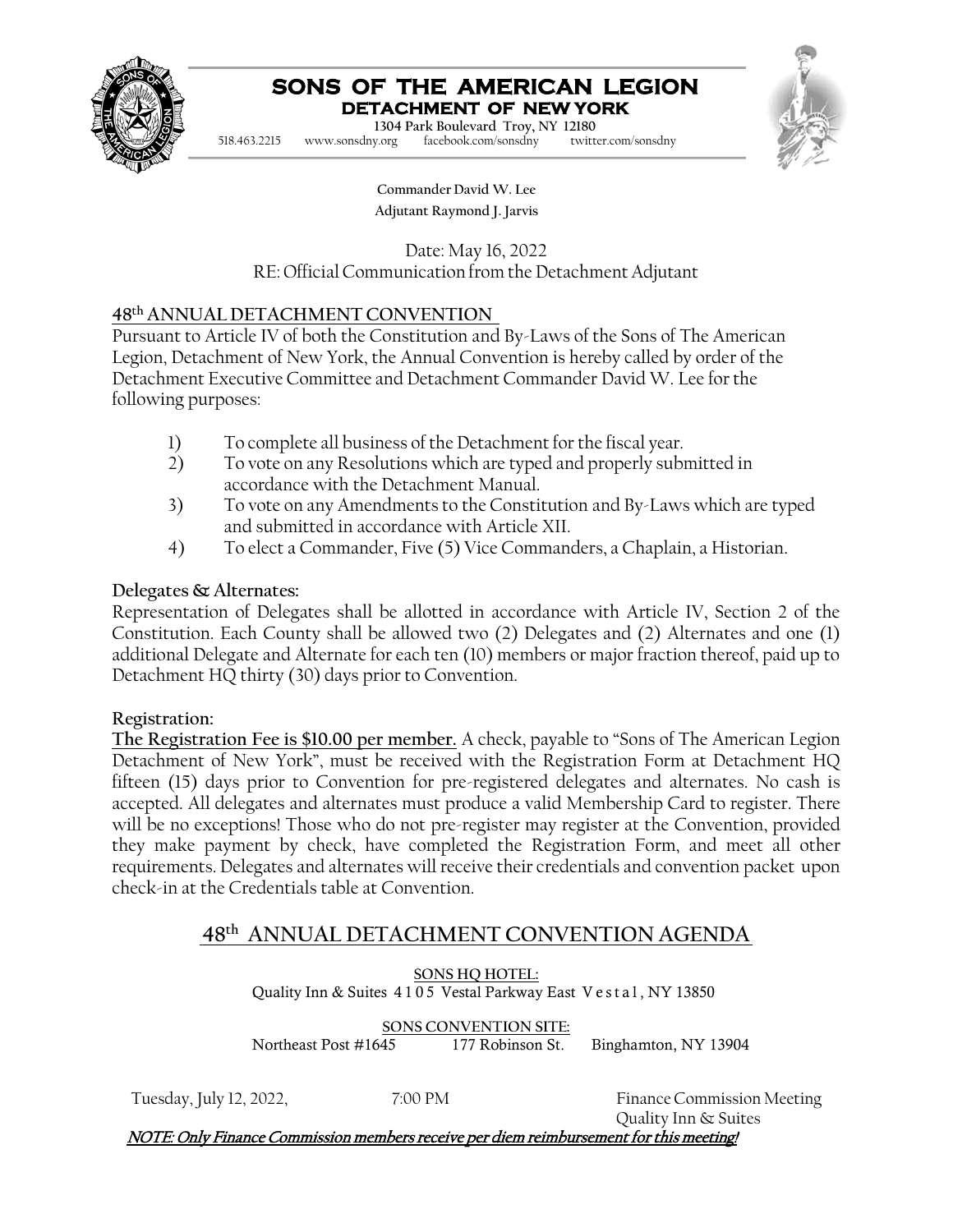| Wednesday July 13, 2022  | 6:00 PM                                                                    | Pre-Convention DEC Meeting<br>Quality Inn & Suites   |
|--------------------------|----------------------------------------------------------------------------|------------------------------------------------------|
| Thursday, July 14, 2022  | 9:00 AM -11:45 AM                                                          | <b>Convention Session</b>                            |
|                          | 12:00 PM - 1:00 PM                                                         | Meet the Candidates Luncheon                         |
|                          | $1:15$ PM $-3:00$ PM                                                       | <b>Convention Session</b>                            |
| Friday, July 15, 2022    | 9:00 AM                                                                    | <b>Convention Session</b>                            |
|                          | 2:00 PM                                                                    | <b>Installation Luncheon</b><br>Northeast Post #1645 |
|                          |                                                                            |                                                      |
| Saturday, July 16, 2022  | 9:00 AM                                                                    | Officers Presented at<br>A.L. Department Convention  |
|                          | 10:00 AM                                                                   | Post-Convention DEC Meeting<br>Quality Inn & Suite   |
| REGISTRATION SCHEDULE:   |                                                                            |                                                      |
| Wednesday, July 13, 2022 | $5:00 \text{ PM} - 6:00 \text{ PM}$<br>$7:00 \text{ PM} - 7:30 \text{ PM}$ | Quality Inn & Suites                                 |
| Thursday, July 14, 2022  | $8:00 AM - 11:45 AM$                                                       | Northeast Post #1645                                 |
|                          | $1:00$ PM $- 2:00$ PM                                                      |                                                      |

#### **GOLF OUTING**:

The Annual Convention CWF Golf Outing will take place on Wednesday, July 13th at 9:30 AM at the Ely Park Golf Course. All proceeds benefit The American Legion Child Welfare Foundation. Entry and hole sponsorship forms are included in this mailing. All Legion Family members are welcome!

#### **INSTALLATION LUNCHEON**:

The Installation Luncheon will be held on Friday July 15, 2022, at 2:00 PM at the Northeast Post#1645 177 Robinson St. Binghamton, NY The **Luncheon Reservation Form is included in this mailing!**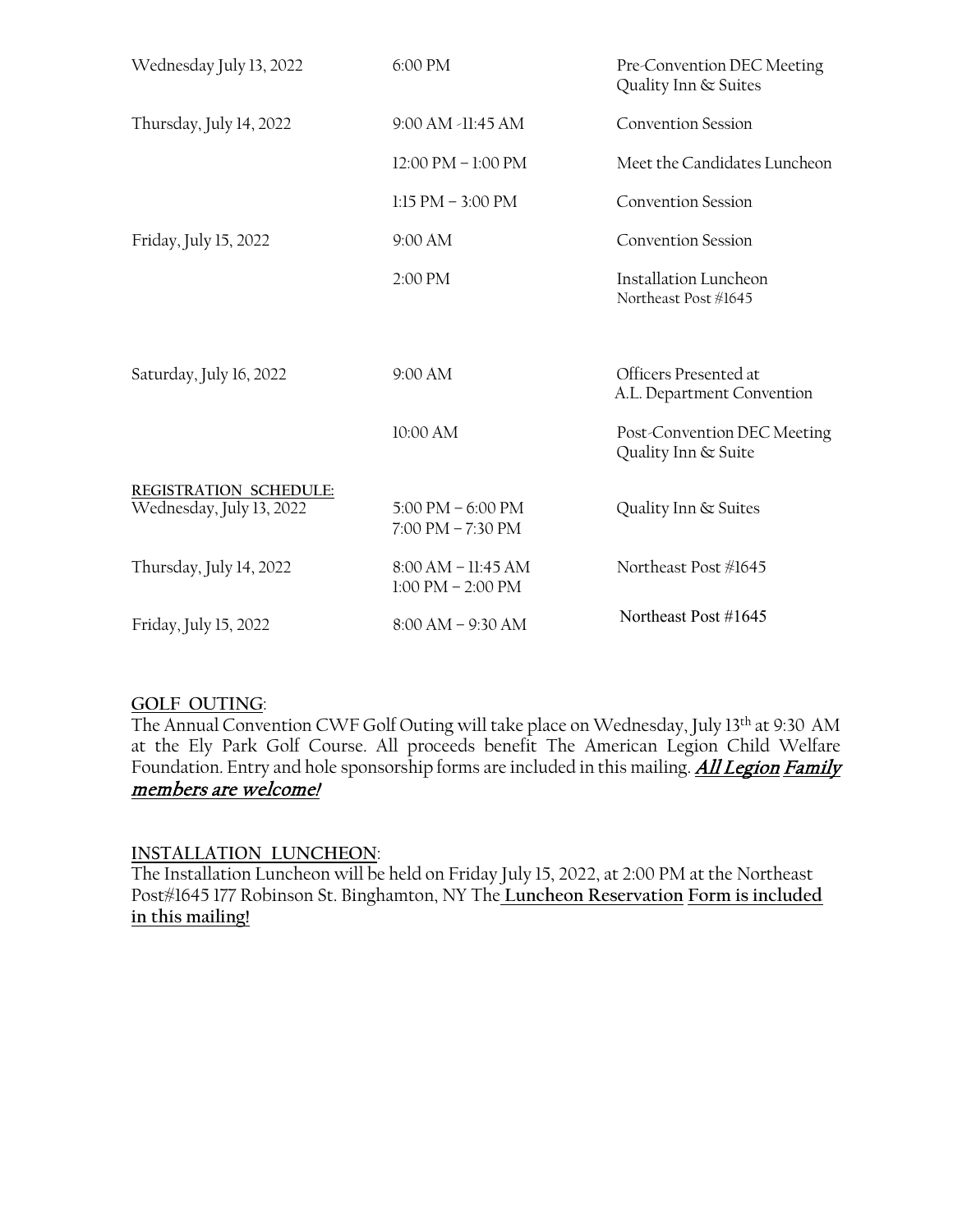

#### **DETACHMENT OF NEW YORK SONS OF THE AMERICAN LEGION**

**Adjutant RobertJ. Avery 1304 Park Boulevard Troy, NY 12180** 518.463.2215 [www.sonsdny.org](http://www.sonsdny.org/) facebook.com/sonsdny twitter.com/sonsdny

## DETACHMENT CONVENTION REGISTRATION FORM

For

#### DELEGATES (Circle One) ALTERNATES

#### SEE INSTRUCTIONS ON REVERSE

#### Print or Type: Send to address above attention SONS Coordinator.

Include check for registration fees (see Convention Call)–payable to Detachment of New York SONS. Must be received by Detachment fifteen (15) days prior to Convention. I certify the following as duly elected to the 201\_Detachment Convention.

| From County.              |                                                               |                        |      |          |  |  |
|---------------------------|---------------------------------------------------------------|------------------------|------|----------|--|--|
|                           | $\frac{y}{\text{Signature of Adjutant}}$<br><b>Print Name</b> |                        |      |          |  |  |
| <b>NAMES OF DELEGATES</b> | <b>MEMBERSHIP CARD NUMBER</b>                                 | <b>OFFICE USE ONLY</b> |      |          |  |  |
| (Chairman 1st, remainder  | Membership                                                    | Squadron               | Paid | Packet   |  |  |
| in alphabetical order!)   | <b>Number</b>                                                 | Number                 | Fee  | Received |  |  |
| Chairman                  |                                                               |                        |      |          |  |  |
|                           |                                                               |                        |      |          |  |  |
|                           |                                                               |                        |      |          |  |  |
|                           |                                                               |                        |      |          |  |  |
|                           |                                                               |                        |      |          |  |  |
|                           |                                                               |                        |      |          |  |  |
|                           |                                                               |                        |      |          |  |  |
|                           |                                                               |                        |      |          |  |  |
|                           |                                                               |                        |      |          |  |  |
|                           |                                                               |                        |      |          |  |  |
|                           |                                                               |                        |      |          |  |  |
|                           |                                                               |                        |      |          |  |  |
|                           |                                                               |                        |      |          |  |  |
|                           |                                                               |                        |      |          |  |  |
|                           |                                                               |                        |      |          |  |  |
|                           |                                                               |                        |      |          |  |  |
|                           |                                                               |                        |      |          |  |  |
|                           |                                                               |                        |      |          |  |  |
|                           |                                                               |                        |      |          |  |  |
|                           |                                                               |                        |      |          |  |  |
|                           |                                                               |                        |      |          |  |  |
|                           |                                                               |                        |      |          |  |  |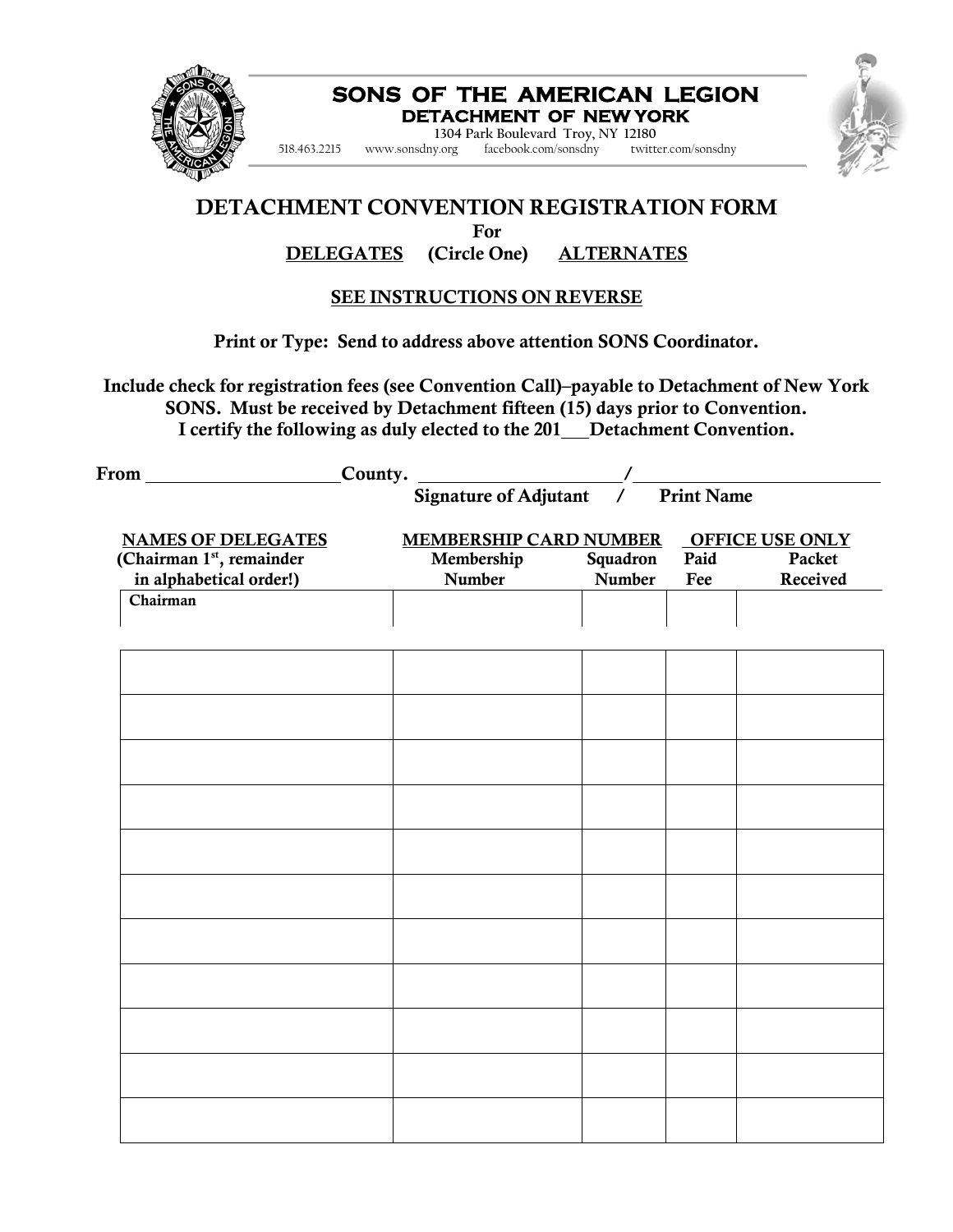## DETACHMENT DELEGATE/ALTERNATE REGISTRATION FORM **INSTRUCTIONS**

Submitted by: County SONS Adjutant, or if no County Organization, the Squadron Adjutant.

Purpose: To register Delegates and Alternates and pay the registration fee for Convention.

- Deadline: Fifteen (15) days prior to Convention.
- Details: Delegates/Alternates amounts are based on membership totals of the Counties, thirty (30) days before Convention, therefore the County Sons Adjutant certifies them. If no County Organization exists, the Squadron Adjutant certifies Squadron Delegates/Alternates. A meeting of Squadrons within a County can be held to coordinate representation.

All members shall produce their membership card at Convention Registration.

Detachment Constitution – Article IV and Convention Rule #9 shall be complied with.

All registration fees **MUST** be paid by check payable to: Detachment of New York SONS and shall accompany registration form.

#### ONE FORM PER COUNTY, IF ORGANIZED

IMPORTANT: NO CASH WILL BE ACCEPTED AT REGISTRATION. EFFECTIVE 1993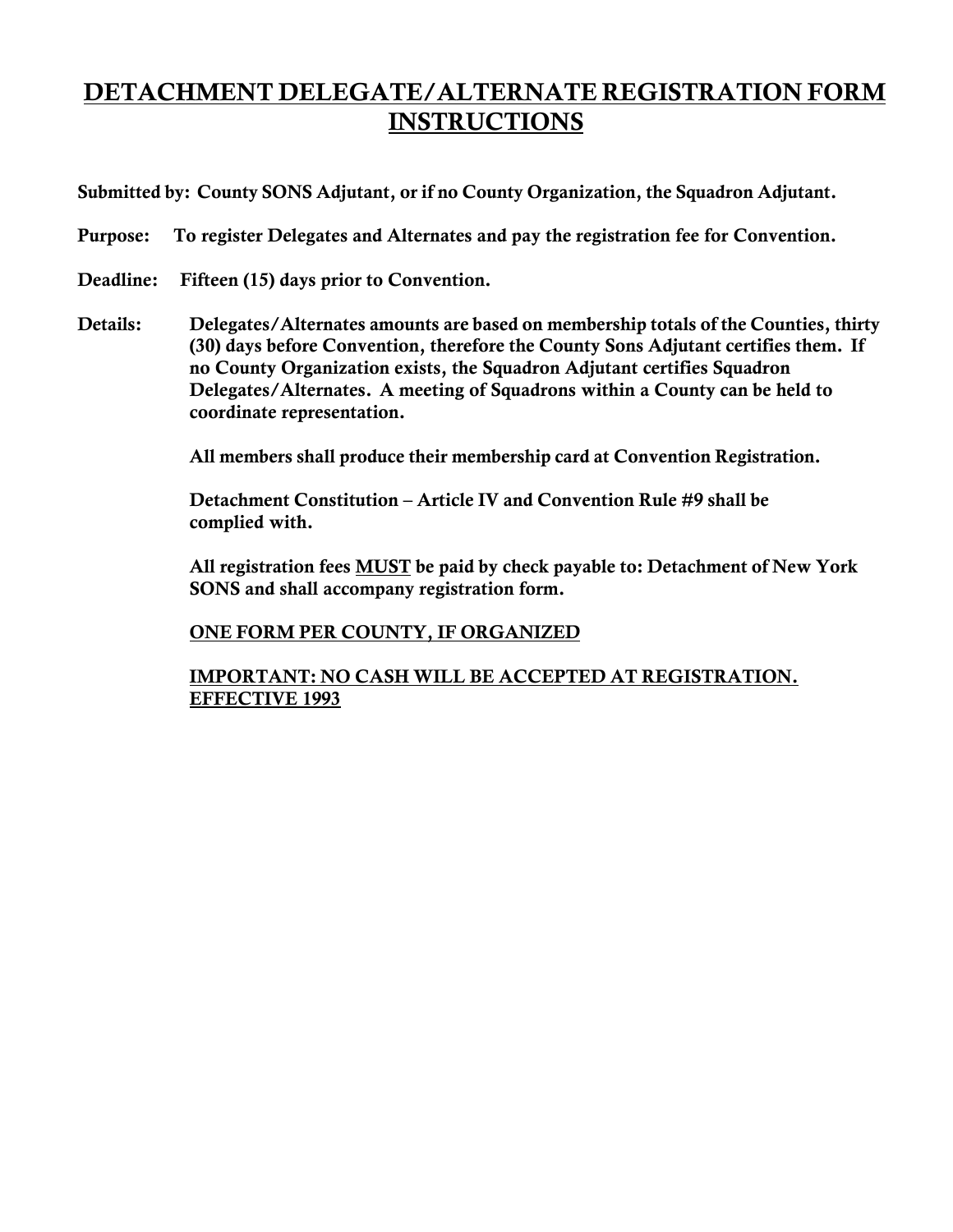

## SONS OF THE AMERICAN LEGION DETACHMENT OF NEW YORK





Friday, July 15, 2022 2:00 PM Northeast Post 1645 177 Robinson St. Binghamton, NY 13904

*Roundtrip bus transportation provided from the Quality Inn*

*Buffet Style*

*Chicken Breast, Roast beef, Mashed Potato, Gravy, Vegetable, garden Salad, Rolls, Dessert, coffee/tea*

Name  $\qquad \qquad \qquad \text{Tele.}$   $\qquad \qquad \text{H}$  Attending:

Address

Email:

RSVP by July 2, 2022

<u> 1980 - Johann Barn, mars an t-Amerikaansk komponister (</u>

Mail this form along with a check for \$20.00 per person payable to: Broome County Sons of The American Legion

> Gary Denmon 2611 Watson Blvd Endicott, NY 13760  $(607)$  727-9320 [gdenmon@stny.rr.com](mailto:gdenmon@stny.rr.com)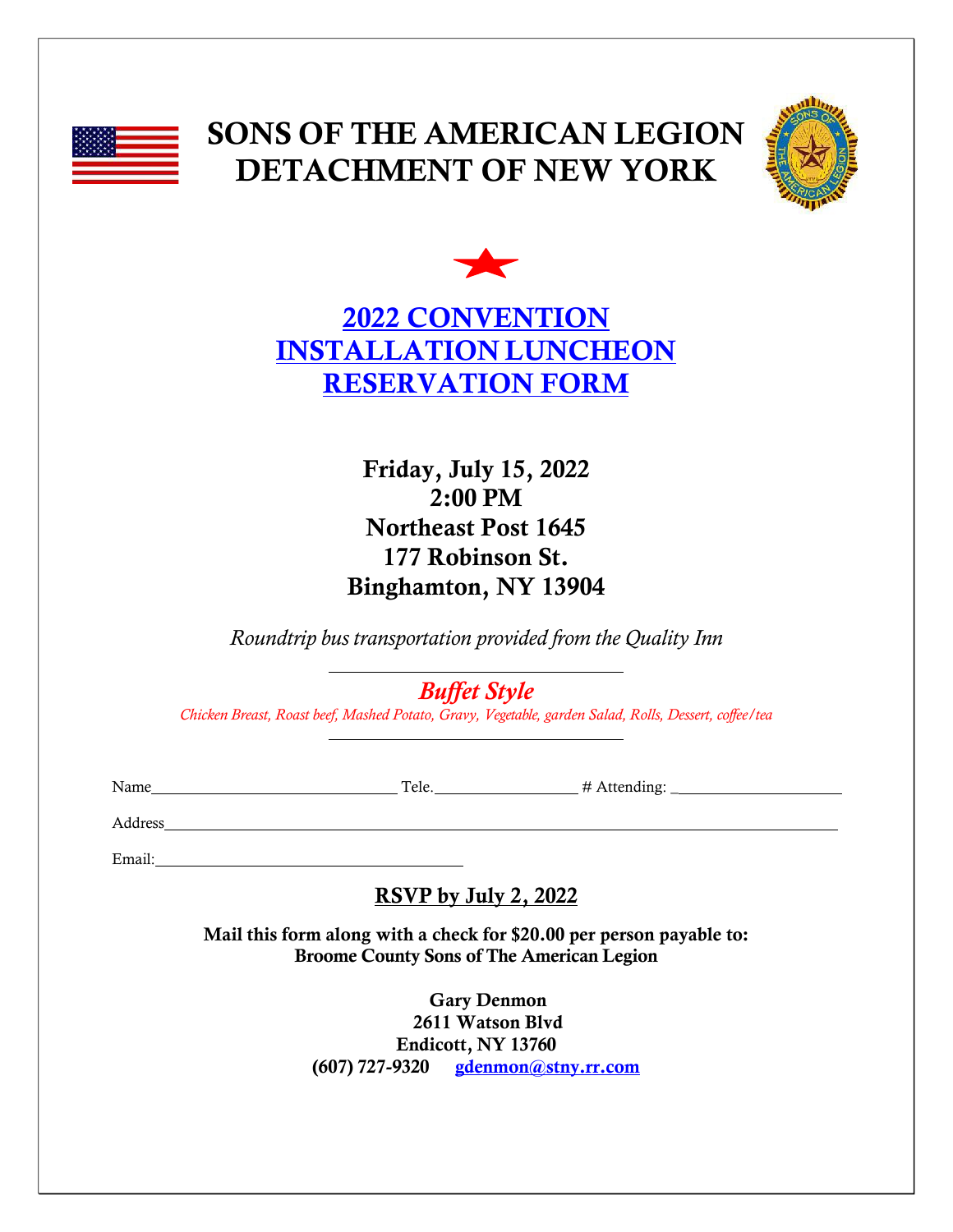Sons of The American Legion Detachment of New York

Child Welfare Foundation Golf Tournament







2022 Golf Reservation Form Wed July 13, 2022 @ 9:30 AM

Ely Park Golf Course 67 Ridge Street Binghamton, NY 13905 (607)772-7231

Captain & Crew Format \$65.00 per Person/ \$260.00 Team of Four

> 9:30 AM TEE TIME Includes 18 holes of Golf, Cart, Meal

**All Proceeds to Benefit Child Welfare Foundation Please Submit Full payment by July 1, 2022 Please Make Checks Payable To: "SAL Broome County"**

## **Mail Check and Form To: Mr. Gary Denmon 2611 Watson Blvd. Endicott, NY 13760**

| Captain    |            |  |
|------------|------------|--|
|            | $E$ -Mail: |  |
| Player $2$ |            |  |
| Player 3_  |            |  |
| Player 4   |            |  |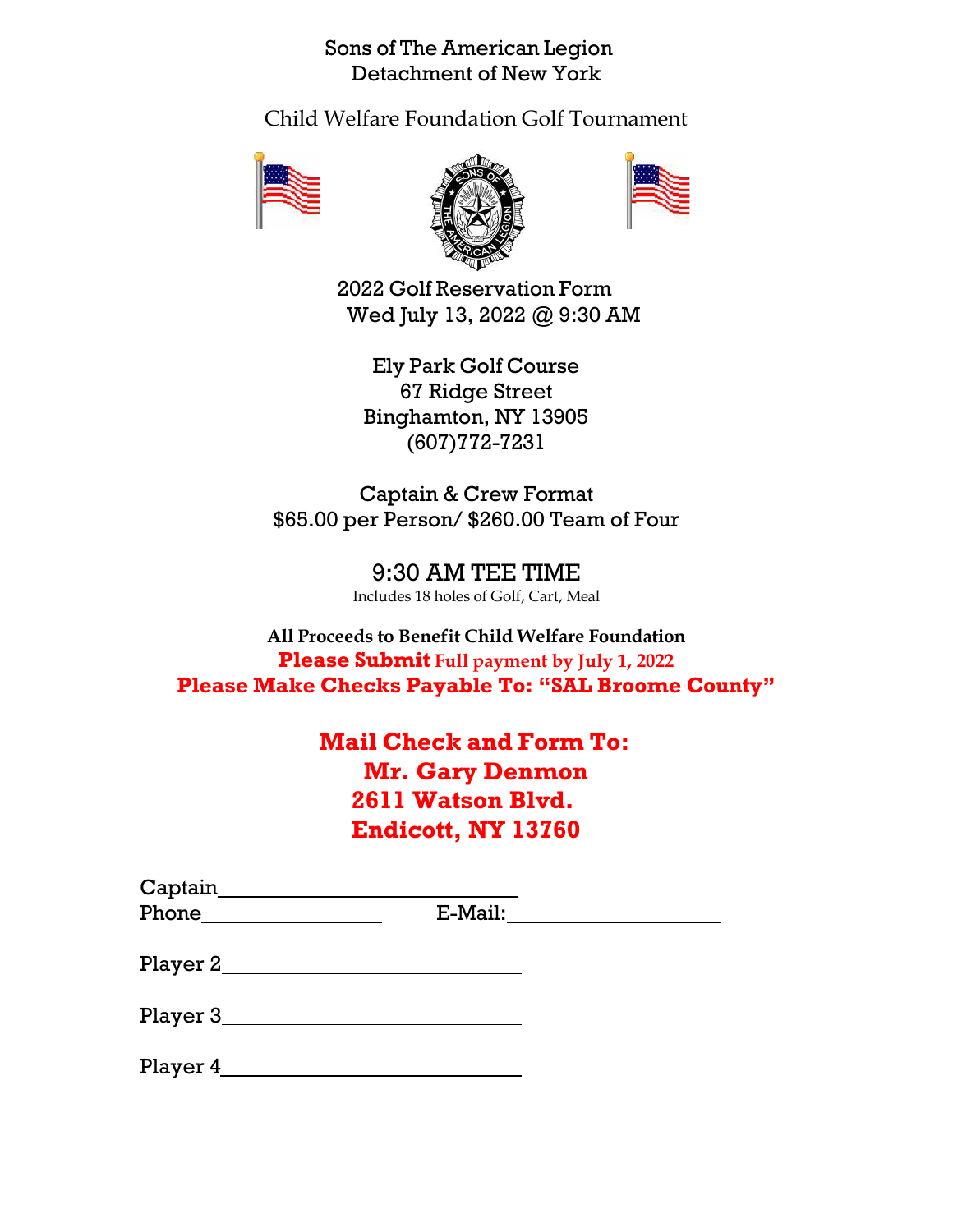#### ATTENTION: NEW YORK STATE LEGION FAMILY



**NEW YORK STATE AMERICAN LEGION FAMILY THE DETACHMENT OF NEW YORK, SONS OF THE AMERICAN LEGION IS OFFERING YOU AN OPPORTUNITY TO SHOW YOUR SUPPORT FOR A VERY IMPORTANT**

**AMERICAN LEGION PROGRAM, THE CHILD WELFARE FOUNDATION. THE DETACHMENT OF NEW YORK IS HOLDING A CAPTAIN AND CREW GOLF TOURNAMENT**

**PRIOR TO CONVENTION AT THE Ely Park Golf Course, Binghamton, NY ON WEDNESDAY, JULY 13, 2022. EACH YEAR, ALL THE PROCEEDS FROM THIS TOURNEY ARE DONATED TO THE CHILD WELFARE FOUNDATION. ALL HOLE SPONSORS WILL BE RECOGNIZED WITH A COMPUTER-GENERATED SIGN POSTED ON THE COURSE FOR ALL PARTICIPANTS TO SEE, THEY WILL BE DISPLAYED AT THE LUNCHEON AFTER THE TOURNEY, AS WELL AS IN THE SONS MEETING ROOM DURING SESSIONS AT CONVENTION. THE COST OF THE SPONSORSHIP, AND ALL THE RECOGNITION THAT YOUR POST, UNIT OR SQUADRON WILL RECEIVE IS ONLY A \$25 CONTRIBUTION!!!**

**Business Name: \_** 

**Post, Unit, Squadron Number and Name:**

**City:** 

**Contact name and phone #** 

**Please Submit by Cutoff Date: July 1, 2022 Please make checks payable to: "SAL Broome County" and mail forms and checks to:**

**Mr. Gary Denmon 2611 Watson Blvd. Endicott, NY 13760**

*THANK YOU FOR YOUR INVALUABLE ASSISTANCE!*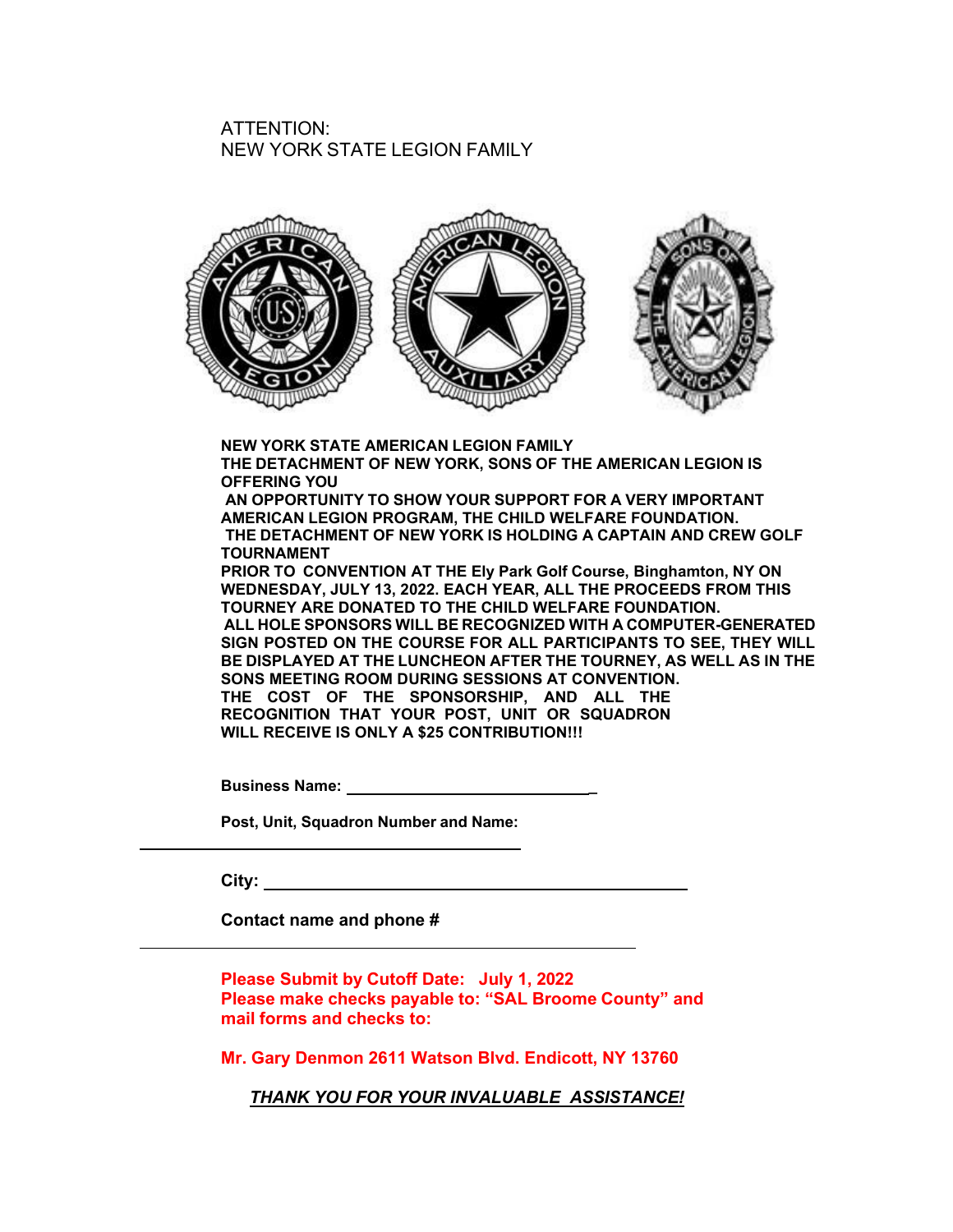

## **Official Housing Form 104th Annual American Legion – New York State Convention July 11-17, 2022 Binghamton, New York**

## **Mail Completed Form to:**

Visit Binghamton Five South College Drive, Suite 102 Binghamton, New York 13905

### \*NO TELEPHONE OR ONLINE RESERVATIONS WILL BE ACCEPTED BY THE BUREAU OR AREA HOTELS

Special Blocks of rooms are being held in Official American Legion Convention Hotels for the Department of New York 102<sup>nd</sup> Annual Convention.

- All reservations **must** be made through Visit Binghamton/Convention & Visitors Bureau.
- Please go to the American Legion website and click on or type the housing link below
- County delegations wishing to stay together in same hotel must book reservations all at once.
- If you need assistance booking your reservation, please call (800) 836-6740 Monday Friday 8am – 4pm.

To insure TAX EXEMPTION, be sure to have both copies of your tax-exempt certificates (ST 119.5) and (ST 119.1) when you check into the hotel *(it will not be accepted at checkout).*

Do not send Tax Exempt Form, checks or cash with this Room Request From.

This form is for ONE room only.

Housing forms must be received by **June 1st, 2022** – NO EXCEPTIONS CANCELLATION POLICY: 72 HOURS PRIOR TO ARRIVAL